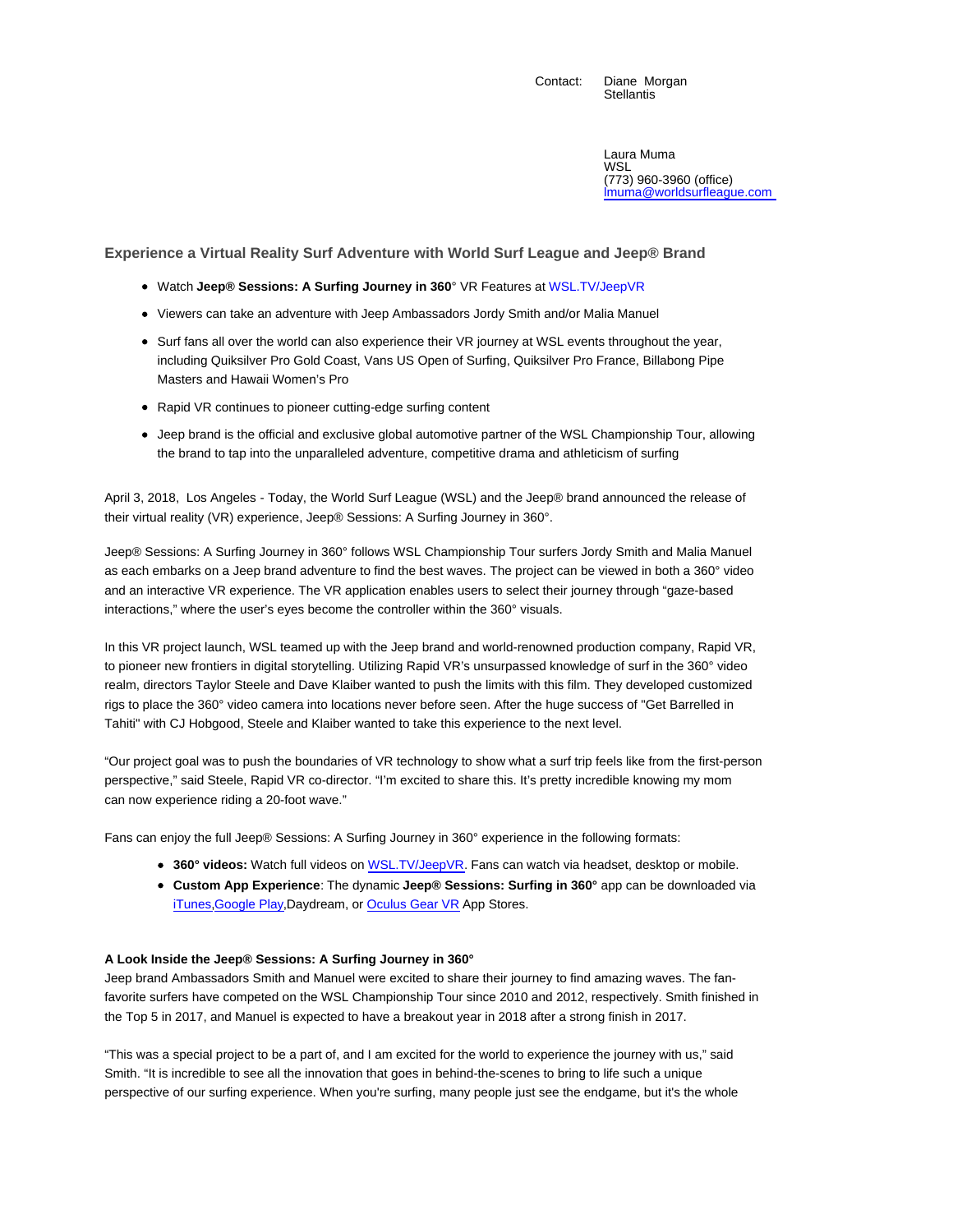adventure to find great waves with a friend. When you do, it's the best feeling in the world."

Fans have the option to choose to explore in Smith's all-new 2018 Jeep Wrangler or Manuel's Jeep Renegade. Filmed on the island of Oahu, both the Jeep Wrangler and Renegade demonstrated the Jeep brand's legendary 4x4 capability and stylish design in an off-road adventure through forest terrain and beautiful beaches.

"I love that everyone can go on whichever adventure they want in this VR experience," said Manuel. "It's a win-win for the viewer visually whether they go with me in the Jeep Renegade, or Jordy in the Jeep Wrangler, as we go offroading to explore the beautiful scenery in Hawaii and find these amazing waves to share with the world."

Within the app experience, viewers also have several points of choice presented by Sunny Garcia, Hawaiian surfing royalty who has scoured every inch of the island, which affect the narrative and result in different endings, including an option where all the featured surfers share waves together.

Surf fans all over the world can experience Jeep® Sessions: Surfing in 360° at WSL events throughout the year, including Oi Rio Pro, Corona Bali Pro, Corona Open J-bay, Surf Ranch Open, Vans US Open of Surfing, Quiksilver Pro France, MEO Rip Curl Pro Portugal, Billabong Pipe Masters, and Hawaii Women's Pro.

The multi-year partnership between the Jeep brand and the WSL, which renewed at the start of the 2017 season, allows the Jeep brand to tap into the unparalleled adventure, competitive drama and athleticism of surfing. The Jeep brand is the official and exclusive global automotive partner of the WSL Championship Tour and the naming rights partner to the WSL Jeep Leader Tour Rankings for the men's and women's Championship Tour.

For more information, check out WorldSurfLeague.com.

## **About Rapid VR**

Rapid Films is a highly awarded, full-service production company creating pioneering film, 360° video, VR and AR content. With offices in Australia, USA and Switzerland, Rapid has produced a multitude of award-winning international commercials and some of the most viewed 360° VR experiences ever created, with over 75 million views online. A combination of quality filmmaking, engaging narrative, and customised engineering ensures our reputation as world-famous innovative storytellers.

## **About WSL**

The World Surf League (WSL) is dedicated to celebrating the world's best surfing on the world's best waves through a variety of best-in-class audience platforms. WSL has been championing the world's best surfing since 1976, annually running in excess of 180 global events across the Men's and Women's Championship Tours, the Big Wave Tour, Qualifying Series, Junior and Longboard Championships, as well as the WSL Big Wave Awards. WSL possesses a deep appreciation for the sport's rich heritage while promoting progression, innovation and performance at the highest levels, and in doing so, crowns the undisputed world champions in Men's, Women's across all divisions within the tours.

## **Jeep Brand**

Built on 80 years of legendary heritage, Jeep is the authentic SUV brand that brings capability, craftsmanship and versatility to people who seek extraordinary journeys. The Jeep brand delivers an open invitation to live life to the fullest by offering a broad portfolio of vehicles that continues to provide owners with a sense of safety and security to handle any journey with confidence. The Jeep vehicle range consists of the Cherokee, Compass, Gladiator, Grand Cherokee, Grand Cherokee 4xe, Renegade and Wrangler and Wrangler 4xe. Jeep Wave, a premium owner loyalty and customer care program that is available to the entire Jeep 4x4 lineup, is filled with benefits and exclusive perks to deliver Jeep brand owners the utmost care and dedicated 24/7 support. The legendary Jeep brand's off-road capability is enhanced by a global electrification initiative that is transforming 4xe into new 4x4 in pursuit of the brand's vision of accomplishing Zero Emission Freedom. All Jeep brand SUVs will offer an electrified variant by 2025.

**Follow Jeep and company news and video on:** Company blog: http://blog.stellantisnorthamerica.com